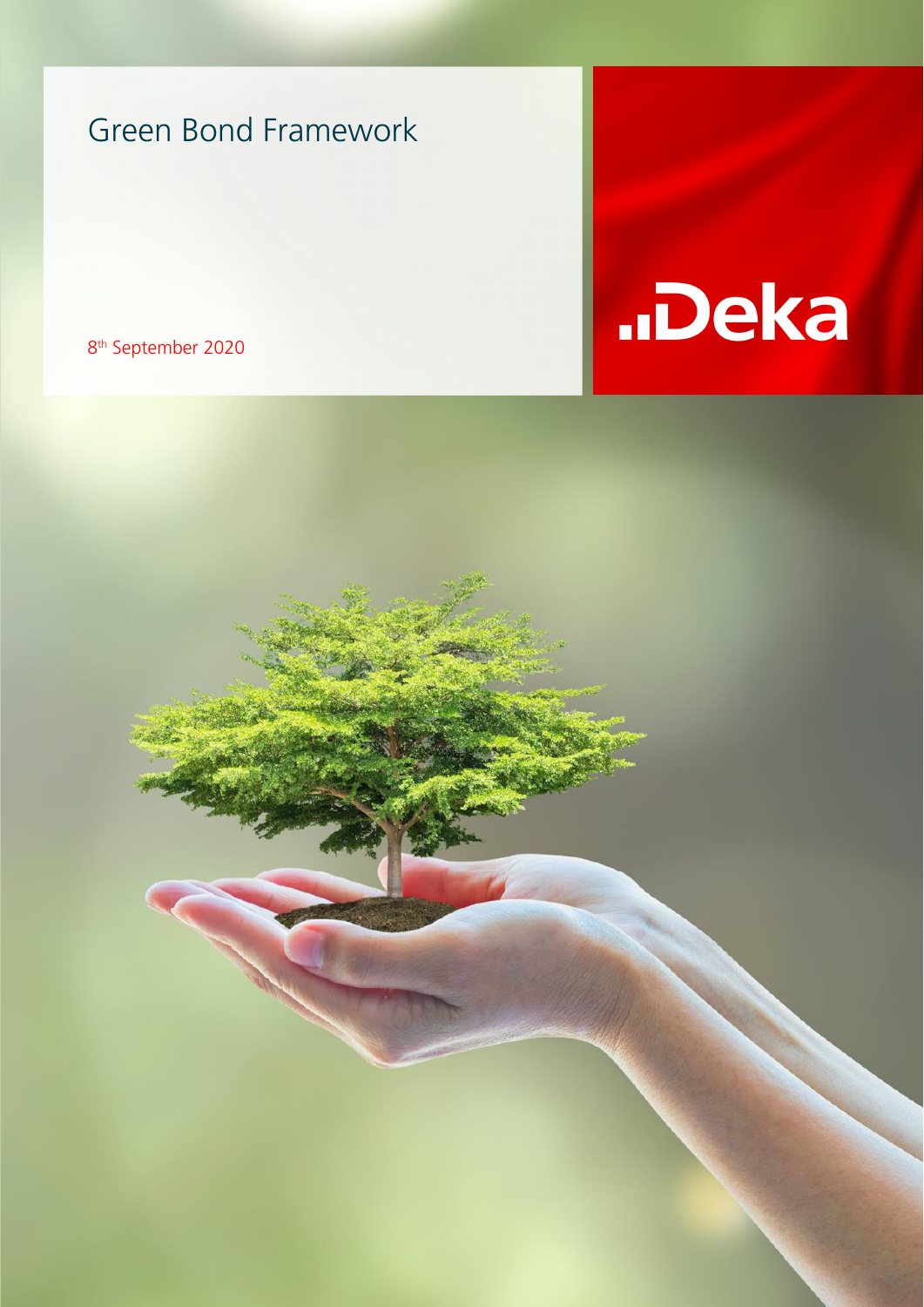## Content

| 1. | <b>Introduction</b>               |                                                 |   |  |  |
|----|-----------------------------------|-------------------------------------------------|---|--|--|
| 2. | <b>Sustainability at DekaBank</b> |                                                 |   |  |  |
| 3. | <b>Green Bond Framework</b>       |                                                 |   |  |  |
|    |                                   | 3.1. Use of Proceeds                            | 4 |  |  |
|    |                                   | 3.1.1. Renewable Energy                         | 4 |  |  |
|    |                                   | 3.1.2. Green Buildings (Commercial Real Estate) | 4 |  |  |
|    | 3.2.                              | <b>Project Evaluation and Selection Process</b> | 7 |  |  |
|    | 3.3.                              | <b>Management of Proceeds</b>                   | 7 |  |  |
|    | 3.4.                              | <b>Reporting</b>                                | 7 |  |  |
|    |                                   | 3.5. External Review                            | 8 |  |  |

 **Page**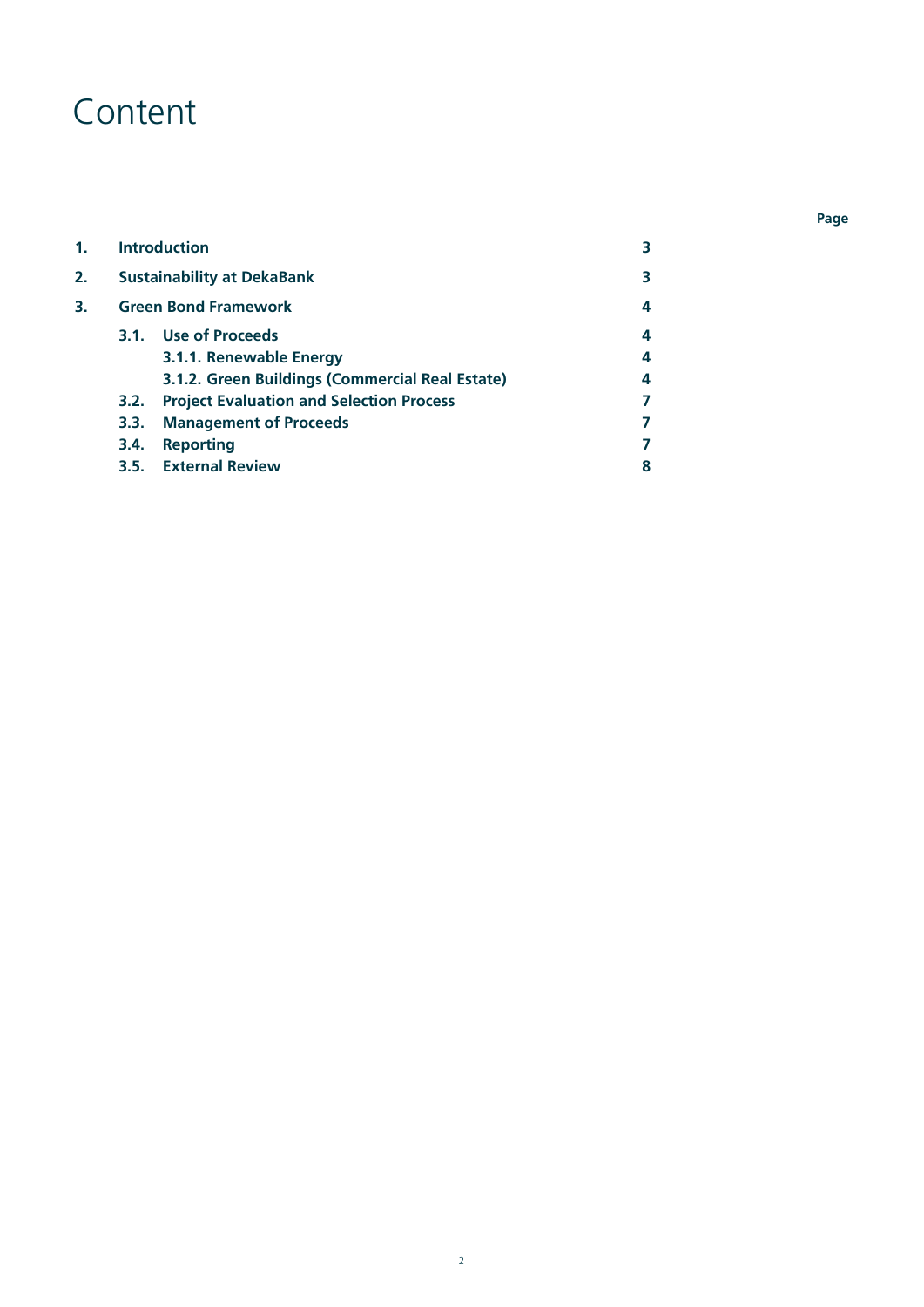### **1. Introduction**

DekaBank Deutsche Girozentrale (hereinafter referred to as DekaBank) is a German federal institution incorporated under public law with registered offices in Frankfurt am Main and Berlin. It is wholly owned by the German savings banks. 50% of the shares are held via Deka Erwerbsgesellschaft mbH & Co. KG. The savings banks hold their interests via this company, which is owned by their regional savings bank and giro associations. The other 50% of the shares are held by the German Savings Bank and Giro Association (Deutscher Sparkassen- und Giroverband – DSGV).

DekaBank is the Wertpapierhaus for the savings banks. The Deka Group is made up of DekaBank and its subsidiaries. Through its asset management and banking activities, it acts as a service provider for the investment, administration and management of assets, supporting savings banks, their customers and institutional investors at every stage in the investment process. It also offers comprehensive advice and solutions both to the savings banks and to institutional customers outside the Sparkassen-Finanzgruppe on investing, liquidity and risk management, and refinancing.

The business model of the Deka Group is characterised by close collaboration between asset management and banking business. The Group's asset management products comprise securities funds, real estate funds, credit funds and capital markets certificates, together with the associated asset management services for private and institutional investors. Such services include investment fund support for asset managers and support for institutional customers in their asset, capital, liquidity and risk management. In this regard, the Deka Group acts as finance provider, issuer, structurer, trustee and depositary (custodian bank).

The Deka Group's activities are organised in five business divisions. Deka Group's asset management activities are handled by the Asset Management Securities and Asset Management Real Estate business divisions. The Group's banking business is covered by the Capital Markets and Financing business divisions. The fifth business division, Asset Management Services, focuses on providing banking services for asset management. Despite the clear separation at Board level between banking business and asset management, the business divisions work closely both with one another and with the sales departments and corporate centres.

### **2. Sustainability at DekaBank**

The Deka Group's sustainability strategy is an integral part of its corporate strategy. For purposes of implementing its sustainability strategy, Deka Group has defined 5 areas of activity, which are sustainable corporate governance, sustainable banking, sustainable human resources management, sustainable products and corporate social responsibility.

Furthermore, respective entities of the Deka Group have committed itself to national and international standards (UN Global Compact, Equator Principles and the German Sustainability Code) and are constantly improving its portfolio of sustainable products and services. As a signatory to the Frankfurt Declaration, it also supports the creation of sustainable infrastructures in the financial sector and is actively accompanying the discussion of the European Commission's Action Plan: Financing Sustainable Growth. Since 2018, it has additionally been an official supporter of the Task Force on Climate-related Financial Disclosures (TCFD) and participant at various initiatives such as the Green and Sustainable Finance Cluster Germany (GSFCG), Hub for Sustainable Finance (H4SF) or being member of Forum Nachhaltige Geldanlagen e.V. (FNG), Corporate Responsibility Interface Center e.V. (CRIC), and others.

The annual sustainability report provides detailed information on the sustainable management of the Deka Group.<sup>1</sup> The current sustainability ratings demonstrate the above-average commitment of the Deka Group in the area of sustainability in the sector comparison.

Regarding sustainability in the Lending Business, for Deka Group, ESG (environment, social and governance) aspects in the sense of a holistic and risk-optimised portfolio management stand on an equal footing with economic aspects in lending and are therefore fully examined before the financing decision. An integral part of the credit process is formed by the specifications of the business strategy in relation to the "sustainable corporate governance".

Lending business is based on the credit risk strategy of the Deka Group. On the basis of the objectives and cash barriers set out in the business strategy of the Deka Group, it defines the framework for action for all financing activities. With regard to the consideration of ESG criteria in the lending business, the Deka Group has already excluded different types of financing (negative list) for several years. This includes in principle financing, from which per se significant risks originate for the environment. In addition, in 2018 the Deka Group has defined sustainable investment fields, in which it wants to be more active (positive list). These include, for example, financing for the expansion of renewable energies and the related infrastructure as well as for the modernisation of production facilities, through which CO<sub>2</sub> emissions can be reduced significantly. Leitmotif when defining the corresponding investment fields was the potential contribution of the financing to meet the United Nations Sustainable Development Goals (SDGs).

 $\overline{a}$ 

<sup>1</sup> https://www.deka.de/deka-group/sustainability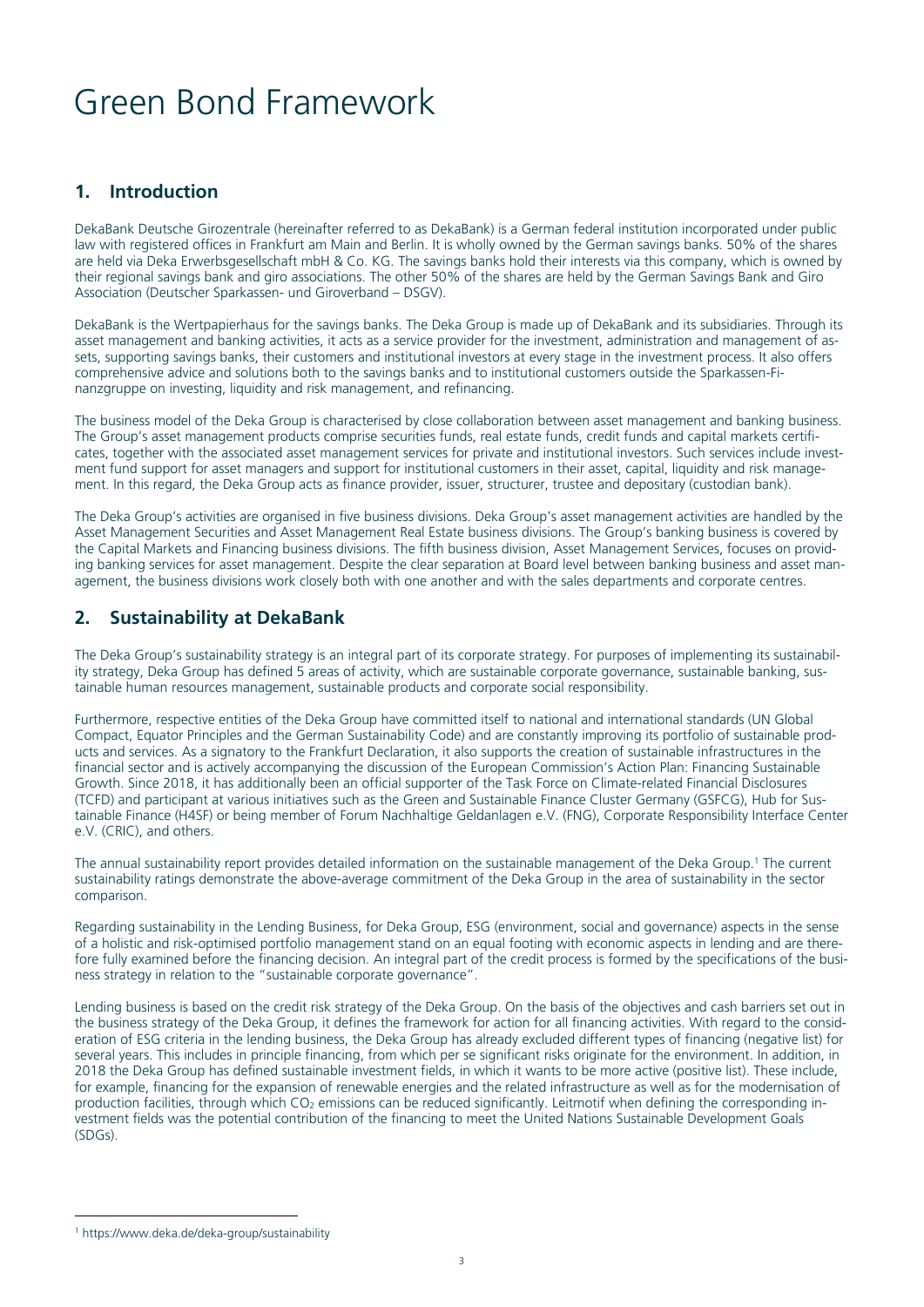Suppliers of the DekaBank must sign a sustainability agreement prior to the start of their business relationship with the DekaBank. Specifically with regards to forced labour, DekaBank's sustainability agreement states that both the DekaBank and the supplier must strictly repudiate any kind of slavery, forced or bonded labour and give workers, whether local or migrant, the right and the ability to leave employment they choose.

### **3. Green Bond Framework**

As part of its continued commitment to sustainability, DekaBank has elected to create a Green Bond Framework which is in accordance with the ICMA Green Bond Principles 20182 (GBP), and under which DekaBank can issue Green Bond(s). DekaBank has been a member of the Green Bond Principles since November 2016.

DekaBank´s Green Bond Framework is presented through the GBP´s four core components and its recommendation for External Review:

- 1. Use of Proceeds
- 2. Process for Project Evaluation and Selection
- 3. Management of Proceeds
- 4. Reporting
- 5. External Review

For each Green Bond issued, DekaBank asserts that it will adopt (1) Use of Proceeds (2) Project Evaluation and Selection (3) Management of Proceeds (4) Reporting and (5) External Review, as set out in this Framework.

The Green Bond Framework and related documents (such as the Second Party Opinion) may be updated and additional eligible asset categories may be added in the future.

#### **3.1. Use of Proceeds**

The proceeds of any DekaBank Green Bond will be used to finance or refinance, in whole or in part, eligible Green Loans. Eligible Green Loans means new lending or existing loans<sup>3</sup> that fall under the following Eligible Green Project Categories and meet the respective Eligibility Criteria:

#### **3.1.1. Renewable Energy**

Loans to finance or refinance equipment, development, construction, operation, distribution, infrastructure and maintenance of renewable energy sources; as well as the connection of renewable energy production units to the electricity grid and the transportation through the network. Renewable energy sources can include:

- On-and offshore wind energy
- Solar energy

#### **3.1.2. Green Buildings (Commercial Real Estate)**

The accreditation as a "green building" is considered here on a country-specific basis. Loans to finance or refinance buildings which meet regional, national or internationally recognised regulations, standards or certifications, for e.g. special purpose vehicles / dedicated loans to the real estate fund units.

New or existing commercial real estate buildings which have obtained any of the following green building certificates:

LEED "Gold" and above BREEAM "Very Good" and above DGNB "Gold" and above HQE: "Excellent" and above

and / or

 $\overline{a}$ 

<sup>2</sup> https://www.icmagroup.org/assets/documents/Regulatory/Green-Bonds/June-2018/Green-Bond-Principles---June-2018-140618-WEB.pdf

<sup>&</sup>lt;sup>3</sup> Existing loans refer to loans originated up to 36 months before the issuance of any DekaBank Green Bond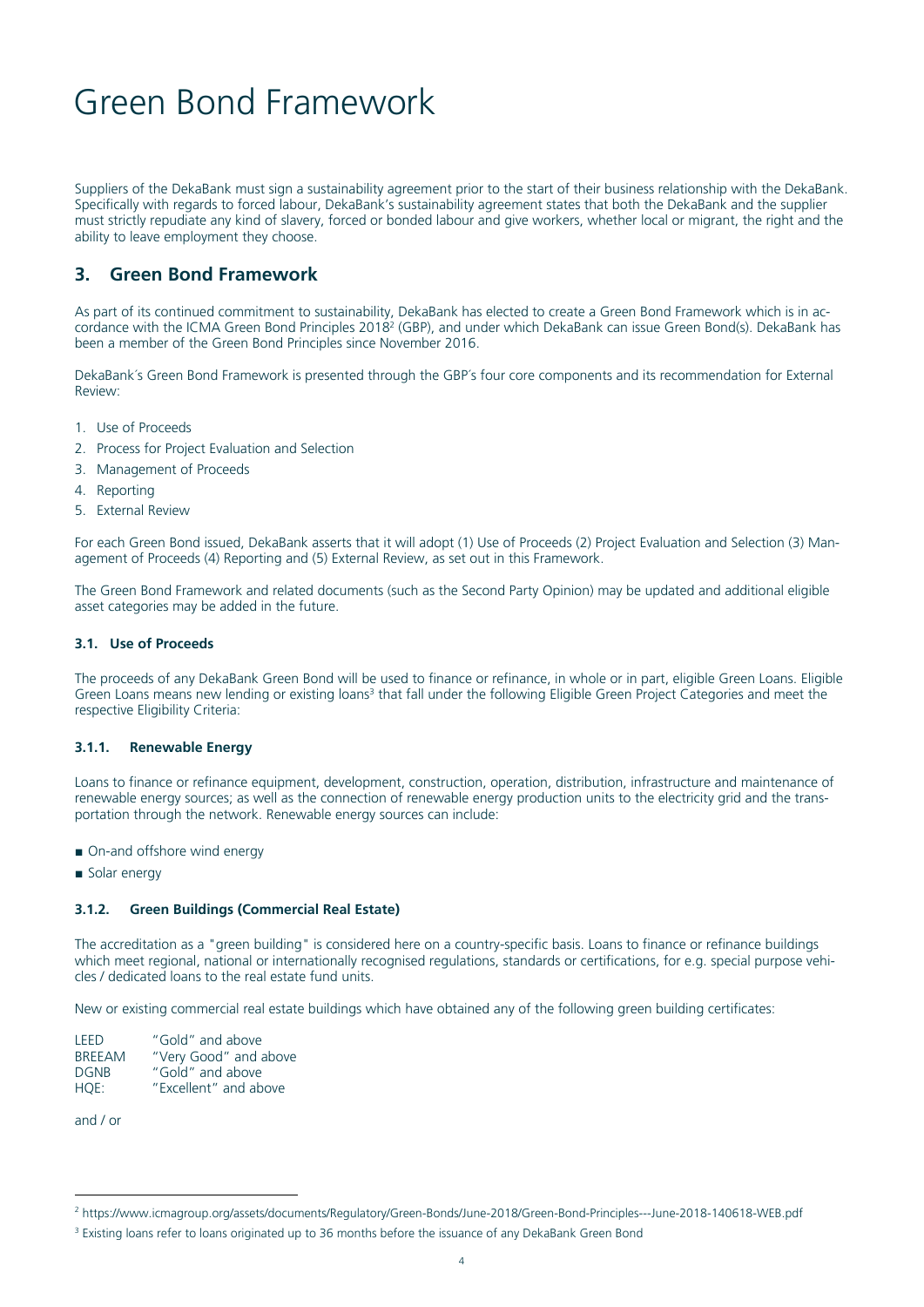#### **Germany**

Green Buildings means energy efficient commercial real estate buildings with a maximum final energy demand (heat) of

- $\blacksquare$  60 kWh/(m<sup>2\*</sup>a) for residential properties
- $\Box$  30 kWh/(m<sup>2\*</sup>a) for logistics buildings
- 70 kWh/(m<sup>2\*</sup>a) for retail buildings (shopping malls, department stores)
- $\Box$  95 kWh/(m<sup>2\*</sup>a) for other retail buildings
- 95 kWh/(m<sup>2\*</sup>a) for hotel buildings
- 110 kWh/(m<sup>2\*</sup>a) for production and storage buildings (with heating)
- $\blacksquare$  110 kWh/(m<sup>2\*</sup>a) for office buildings without air conditioning
- $\blacksquare$  135 kWh/(m<sup>2\*</sup>a) for office buildings with air conditioning

These Reference Values are derived from the German Energy Savings Regulation (EnEV)4.

#### and / or

Commercial Real Estate Buildings, which meet the requirements of the German Energy Savings Regulation (EnEV 2009).

#### **UK**

To be eligible for the Green Bond, the building in question must be in the top 15% of its class in terms of energy consumption. The EPC rating scores points for the energy consumption of buildings, so it can be used to determine the top performers. The values for Scotland<sup>5</sup> and England<sup>6</sup> are given separately.

Therefore Buildings with an EPC rating of ''B" or better meet the 15% criteria

New or existing commercial buildings with an Energy Performance Certificate (EPC) label of "B and above " in the UK.

#### **France**

 $\overline{a}$ 

To be eligible for the Green Bond, the building in question must be in the top 15% of its class in terms ofcarbon intensity. Reference values are derived from "Commercial Property criteria" from the Climate Bonds Initiative<sup>7</sup>.

<sup>4</sup> https://www.bundesanzeiger.de/ebanzwww/wexsservlet?page.navid=to\_bookmark\_official&bookmark\_id=aw0alBTBco6yYzcam0E;

<sup>5</sup> https://epbd-ca.eu/ca-outcomes/outcomes-2015-2018/book-2018/countries/uk-scotland

<sup>&</sup>lt;sup>6</sup> https://epbd-ca.eu/ca-outcomes/outcomes-2015-2018/book-2018/countries/uk-england

<sup>7</sup> https://www.climatebonds.net/standard/buildings/commercial/calculator#calculator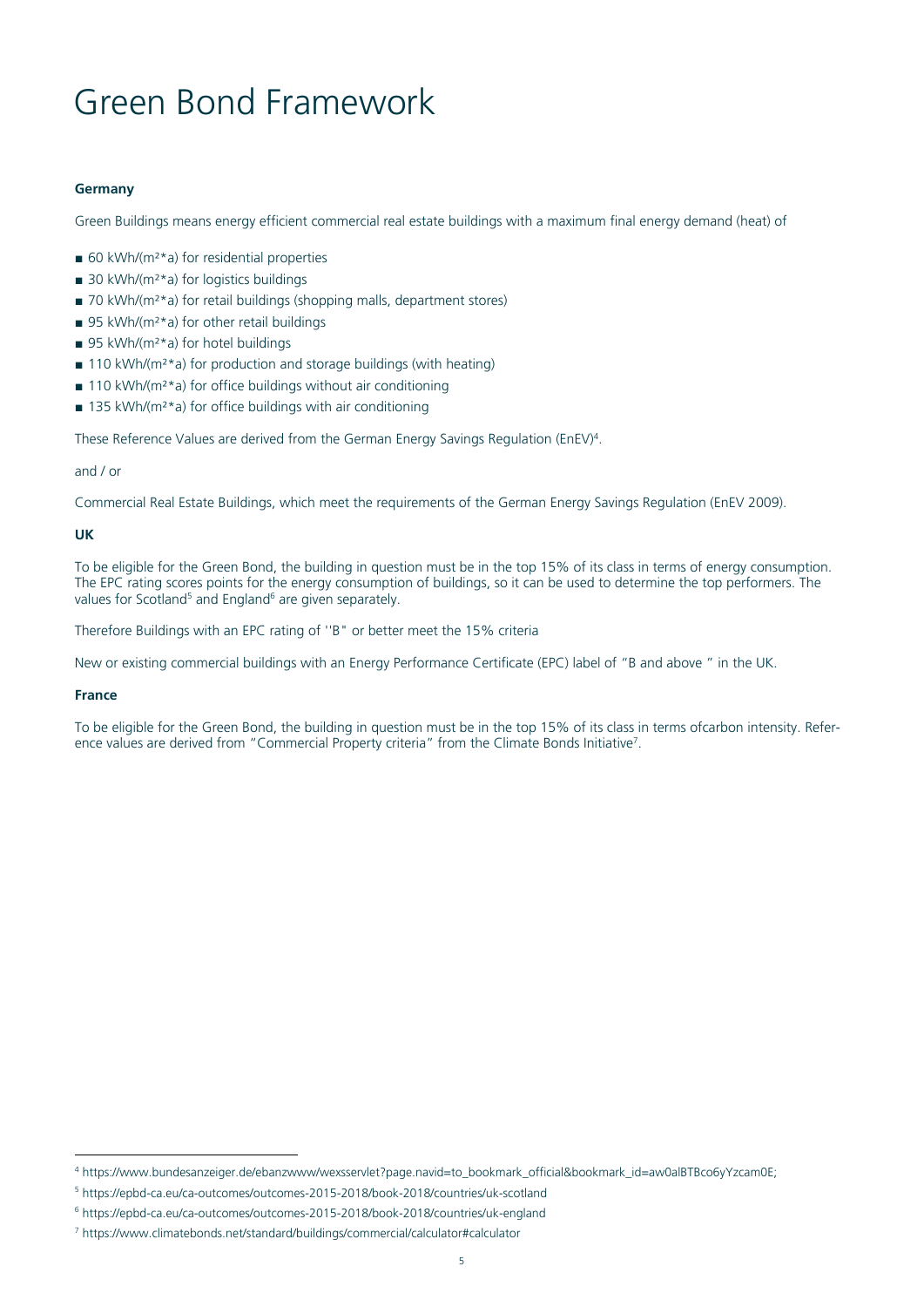All of DekaBank's Eligible Green Project Categories contribute to the environmental objective of climate change mitigation and support the achievement of UN Sustainable Development Goals. Furthermore, the categories are in line with the overarching objectives of the EU Taxonomy and the Technical Expert Group (TEG) report, specifically:

| <b>ICMA GBP</b><br>category | <b>Eligible category de-</b><br>scription                                                                                                                                                                                                                                                                                        | $UN-SDG8$                                                                   | <b>UN SDG Targets</b>                                                                                                                                                                                                                                                                                                                                                                                                                              | <b>EU Environmental</b><br>Objective <sup>9</sup>                                                                                                                                                                                                                                                                                                                                  |
|-----------------------------|----------------------------------------------------------------------------------------------------------------------------------------------------------------------------------------------------------------------------------------------------------------------------------------------------------------------------------|-----------------------------------------------------------------------------|----------------------------------------------------------------------------------------------------------------------------------------------------------------------------------------------------------------------------------------------------------------------------------------------------------------------------------------------------------------------------------------------------------------------------------------------------|------------------------------------------------------------------------------------------------------------------------------------------------------------------------------------------------------------------------------------------------------------------------------------------------------------------------------------------------------------------------------------|
| Renewable<br><b>Energy</b>  | Loans to finance or refinance<br>equipment, development,<br>construction, operation, distri-<br>bution, infrastructure and<br>maintenance of renewable<br>energy sources; as well as the<br>connection of renewable en-<br>ergy production units to the<br>electricity grid and the trans-<br>portation through the net-<br>work | 7 AFFORDABLE AND<br>美                                                       | 7.2 By 2030, increase substan-<br>tially the share of renewable<br>energy in the global energy<br>mix                                                                                                                                                                                                                                                                                                                                              | <b>Climate change</b><br>mitigation<br>Substantial contribution to<br>climate change mitigation<br>(1.a): generating, transmit-<br>ting, storing, distributing or<br>using renewable energy, in-<br>cluding through using inno-<br>vative technology with a po-<br>tential for significant future<br>savings or through neces-<br>sary reinforcement or exten-<br>sion of the grid |
| <b>Green Buildings</b>      | Loans to finance or refinance<br>new or existing energy effi-<br>cient commercial buildings in<br>Germany, UK and France                                                                                                                                                                                                         | AFFORDABLE AN<br>CLEANENERGY<br><u>io</u><br><b>9</b> NOUSTRY INVOLVED<br>₩ | 7.3 By 2030, double the<br>global rate of improvement in<br>energy efficiency<br><b>9.4</b> : By 2030, upgrade infra-<br>structure and retrofit indus-<br>tries to make them sustaina-<br>ble, with increased resource-<br>use efficiency and greater<br>adoption of clean and envi-<br>ronmentally sound technolo-<br>gies and industrial processes,<br>with all countries taking ac-<br>tion in accordance with their<br>respective capabilities | <b>Climate change</b><br>mitigation<br>Substantial contribution to<br>climate change mitigation<br>(1.a): improving energy effi-<br>ciency except for power<br>generation activities that<br>use solid fossil fuels                                                                                                                                                                |

 $\overline{a}$ 

<sup>&</sup>lt;sup>8</sup> In alignment with ICMA "Green and Social Bonds: A high-level mapping to the Sustainable Development Goals": https://www.icma-

group.org/green-social-and-sustainability-bonds/mapping-to-the-sustainable-development-goals/

<sup>9</sup> In alignment with overarching objectives as defined in Article 5 and 6: https://data.consilium.europa.eu/doc/document/ST-14970-2019-ADD-1/en/pdf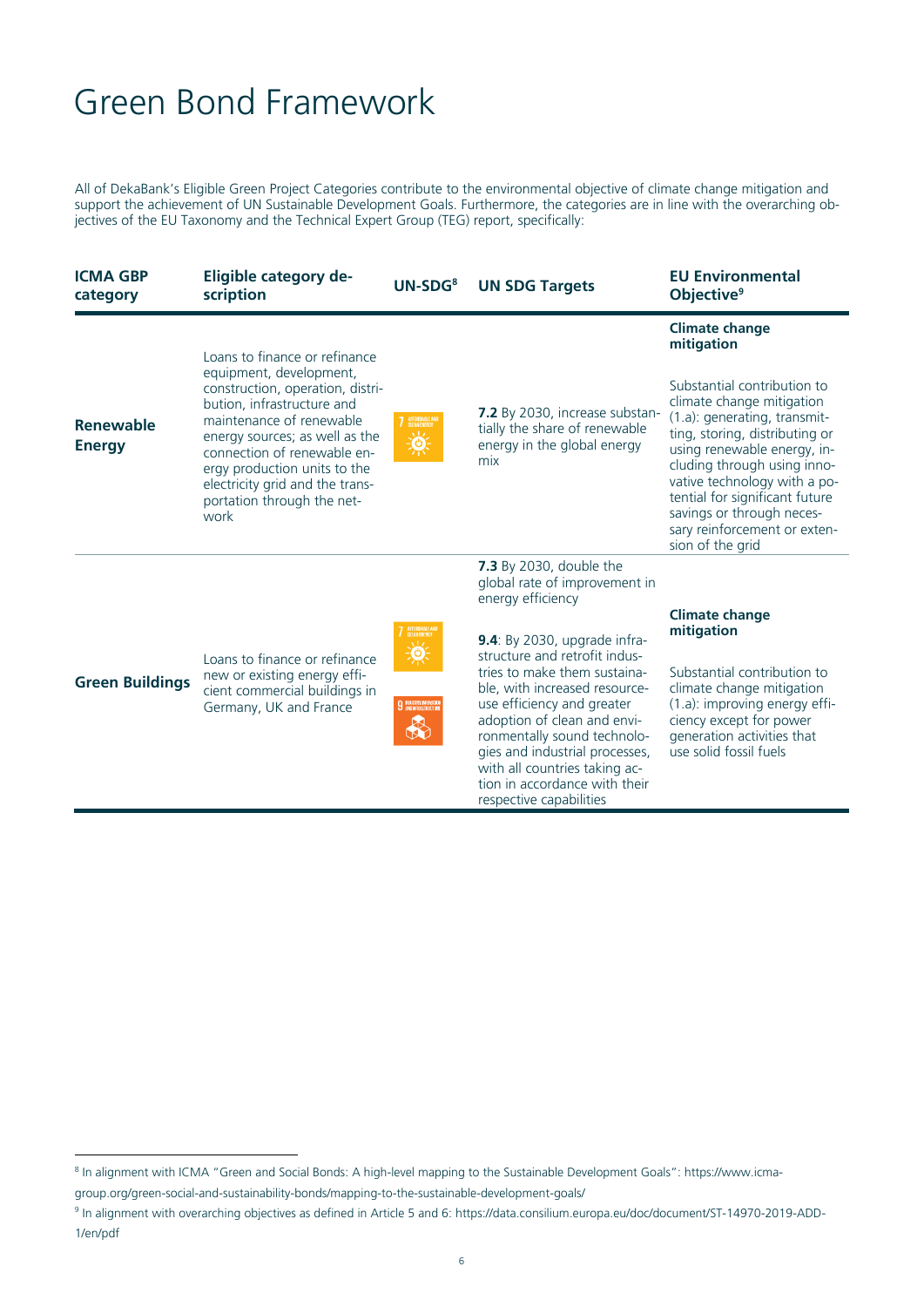#### **3.2. Project Evaluation and Selection Process**

The Project Evaluation and Selection Process will ensure that the proceeds of the DekaBank Green Bond(s) are allocated solely to eligible Green Loans new lending or existing loans that meets the criteria as set out above in section 3.1, Use of Proceeds.

DekaBank has established an internal Green Bond Committee to manage this process. The Green Bond Committee consists of representatives of the Treasury, the Sustainability department, Investor Relations and representatives from the business units.

DekaBank`s Green Bond Committee is responsible for the content and implementation of DekaBank's Green Bond Framework, including the definition of criteria for and the selection of eligible Green Loans, the management of proceeds, reporting and obtaining an external review. The Green Bond Committee will carry out the evaluation and selection process for the allocation of proceeds for any DekaBank Green Bond.

On an ongoing basis, eligible Green Loans from DekaBank's lending book will be identified and proposed by DekaBank's Financing Departments. The Financing Departments will screen customer information against the Eligibility Criteria as set out in Deka-Bank´s Green Bond Framework (see 3.1, Use of Proceeds), and recommends the selection of eligible Green Loans to the Green Bond Committee.

On a regular basis, the Green Bond Committee will review all proposed eligible Green Loans to determine their compliance with the DekaBank Green Bond Framework in order to approve the allocation of proceeds. The Green Bond Committee will also review the selected eligible Green Loans and determine if any changes are necessary (for instance, in the event that loans have been prepaid, sold or otherwise become ineligible).

DekaBank's Green Bond Committee will also review the management of proceeds (as described in Section 3.3) and facilitate reporting (as described in Section 3.4).

The Green Bond Committee will also regularly discuss and determine, whether the eligibility criteria are still in line with market best practices and decide on how to adapt the Framework accordingly if needed.

#### **3.3. Management of Proceeds**

The net proceeds of the Green Bonds will be managed by the Treasury of DekaBank on a portfolio basis.

DekaBank intends to allocate the proceeds from the Green Bonds to a portfolio of eligible Green Loans, the Eligible Green Loan Portfolio, selected in accordance with the evaluation and selection process presented above.

In the event that funds cannot be immediately and fully allocated, or in the event of any early repayment, proceeds will be held in line with DekaBank's general liquidity guidelines until allocation to eligible Green Loans.

#### **3.4. Reporting**

DekaBank will annually provide investors over the lifetime of a Green Bond with information on the allocation of proceeds and the environmental impact of the Eligible Green Loans refinanced with a Green Bond issue. DekaBank intends to show these information at least at the category level and on an aggregated basis.

#### **Allocation Reporting**

DekaBank will provide information on the allocation of the net proceeds of its Green Bond(s). Such information will be provided until all the net proceeds have been fully allocated. For each Eligible Category the information will contain at least the following details:

- the total amount of proceeds allocated to eligible loans
- the number of eligible loans
- the balance of unallocated proceeds
- the amount or the percentage of new financing and refinancing